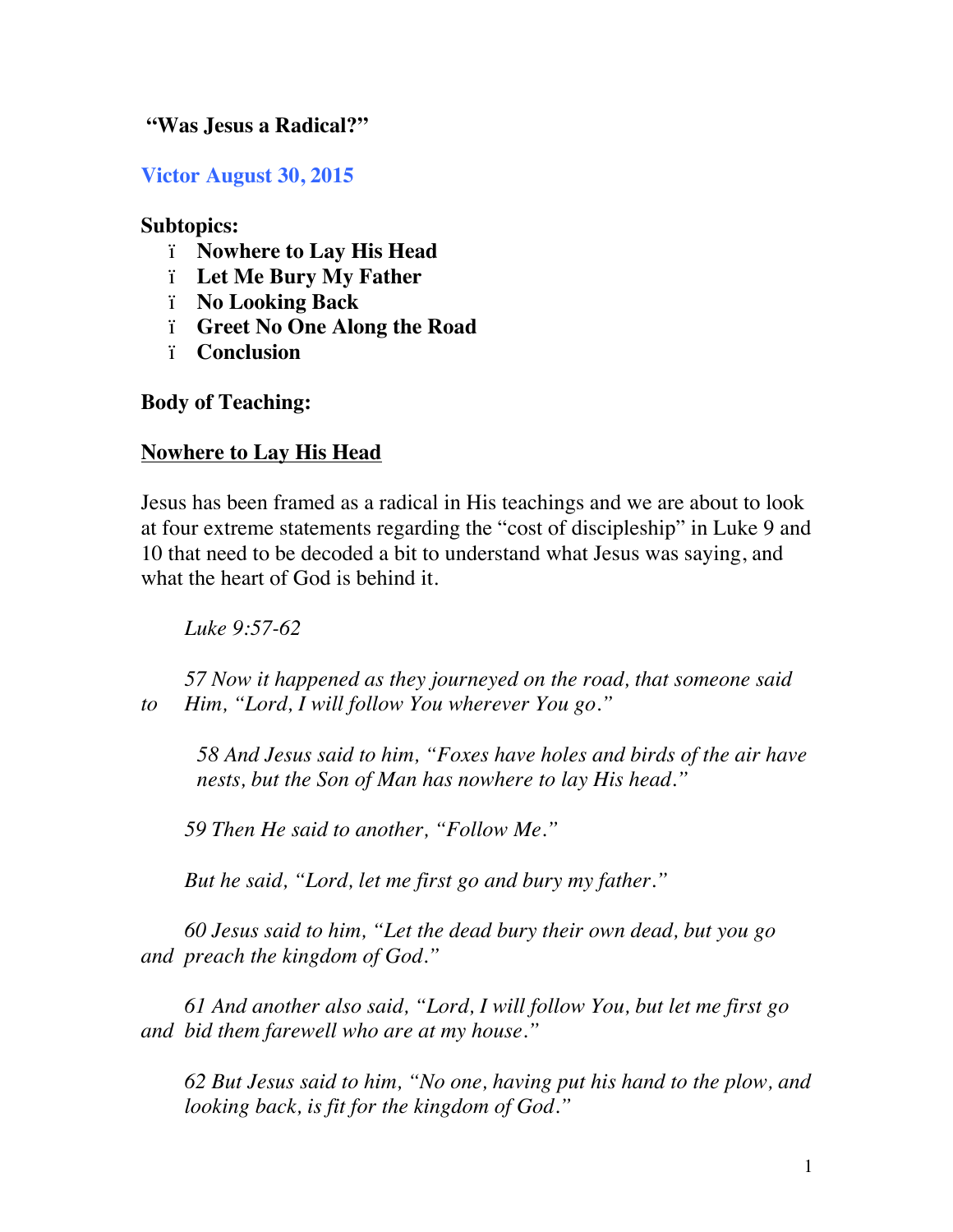The context of this passage, if we read the whole of Luke 9, shows Jesus heading toward Jerusalem for His crucifixion and on His way there, He comes across these three men.

Luke 9:51 reads:

*Luke 9:51* 

*51 Now it came to pass, when the time had come for Him to be received up, that He steadfastly set His face to go to Jerusalem,*

So in the context of these three conversations, we understand Jesus is steadfast in His heart and mind, heading toward Jerusalem where He knows He will give His life for the sins of mankind. Jesus knew, on His way that day, that this was the last stretch of road before His impending death. The death He had known about for the past thirty three years. This was the reason He had been sent to Earth. To fulfill His Father's will of death on the cross as a human sacrifice, for these very men He encounters on the road.

It's no wonder His tone is intense and His message is simply "Follow Me." It's almost as if Jesus is counting the steps and stops before the cross, calling out the importance of responding quickly to the call of the Master, as He was literally doing.

With this understanding, we reread the passage which begins with a man approaching Jesus, offering to follow Him wherever He goes.

*Luke 9:57-58* 

*<sup>57</sup>Now it happened as they journeyed on the road, that someone said to Him, "Lord, I will follow You wherever You go."*

*<sup>58</sup> And Jesus said to him, "Foxes have holes and birds of the air have nests, but the Son of Man has nowhere to lay His head."*

One reading this may think, "Wow! What a kind offer this man is making to Jesus, and at such a good time too. What faith this man is professing in Jesus! Jesus must have been so encouraged!"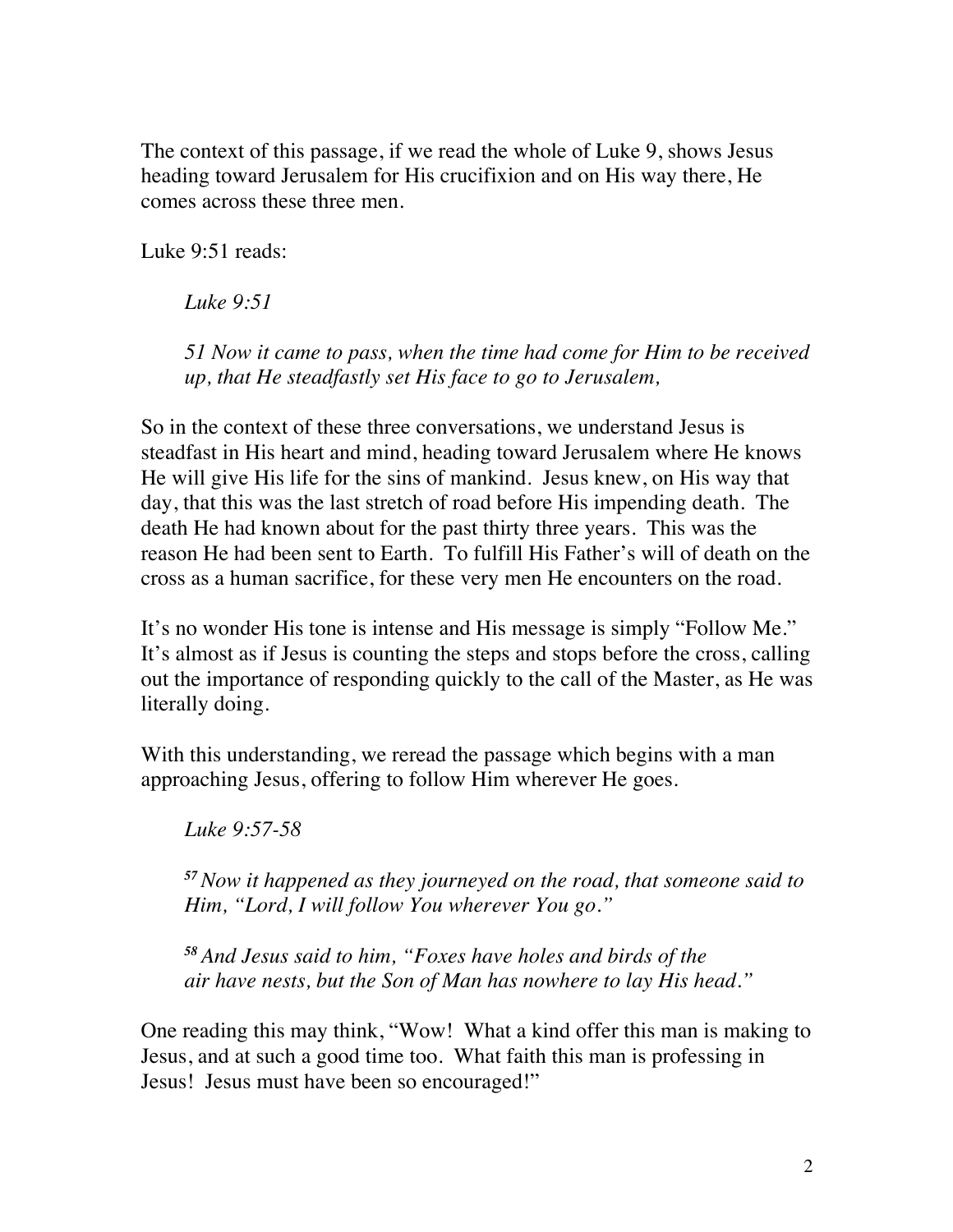But Jesus responded much to the contrary. Jesus actually turned down this man's offer, in essence saying, "I don't have what it would take to support you. Even animals have a place to sleep, but at this point, I cannot even guarantee that."

How intense was Jesus' reply and so direct! Knowing Jesus could see men's hearts and discern their motives, and that Jesus' time was of essence, Jesus cut to the chase and released this man from his open-ended offer of lifelong service.

Jesus knew what He was about to do, how difficult it would be to follow Him at that time and that only those truly called of the Father would have grace to "do the ministry" and follow Him.

Look at Peter a few chapters ahead (Luke 22:54-62), one who had walked with Jesus and was considered not only His disciple, but His friend. And Peter himself denied Jesus three times at the cross.

No, Jesus was discerning this man's heart. Almost as if to say, "I have no pillow for you. This ministry calling is not for you. Keep doing what you are doing."

In the Byzantine culture, "a pillow" represents a comfortable place to stay, eat and dwell. Jesus knew He could not make that promise to this man. Jesus was on the move, trusting His Father for everything. Even a rock to be used for a pillow if need be.

This man may have seen Jesus feeding the thousands in the days before and considered Jesus to be a provider of employment.

But Jesus had no time to discuss benefits of employment on His path that day and was simply saying, "I don't even know where I am going to sleep tonight. Sorry man."

The Message Bible puts it this way:

*Luke 9:57-58a (MSG)*

*57 On the road someone asked if he could go along. "I'll go with you, wherever," he said.*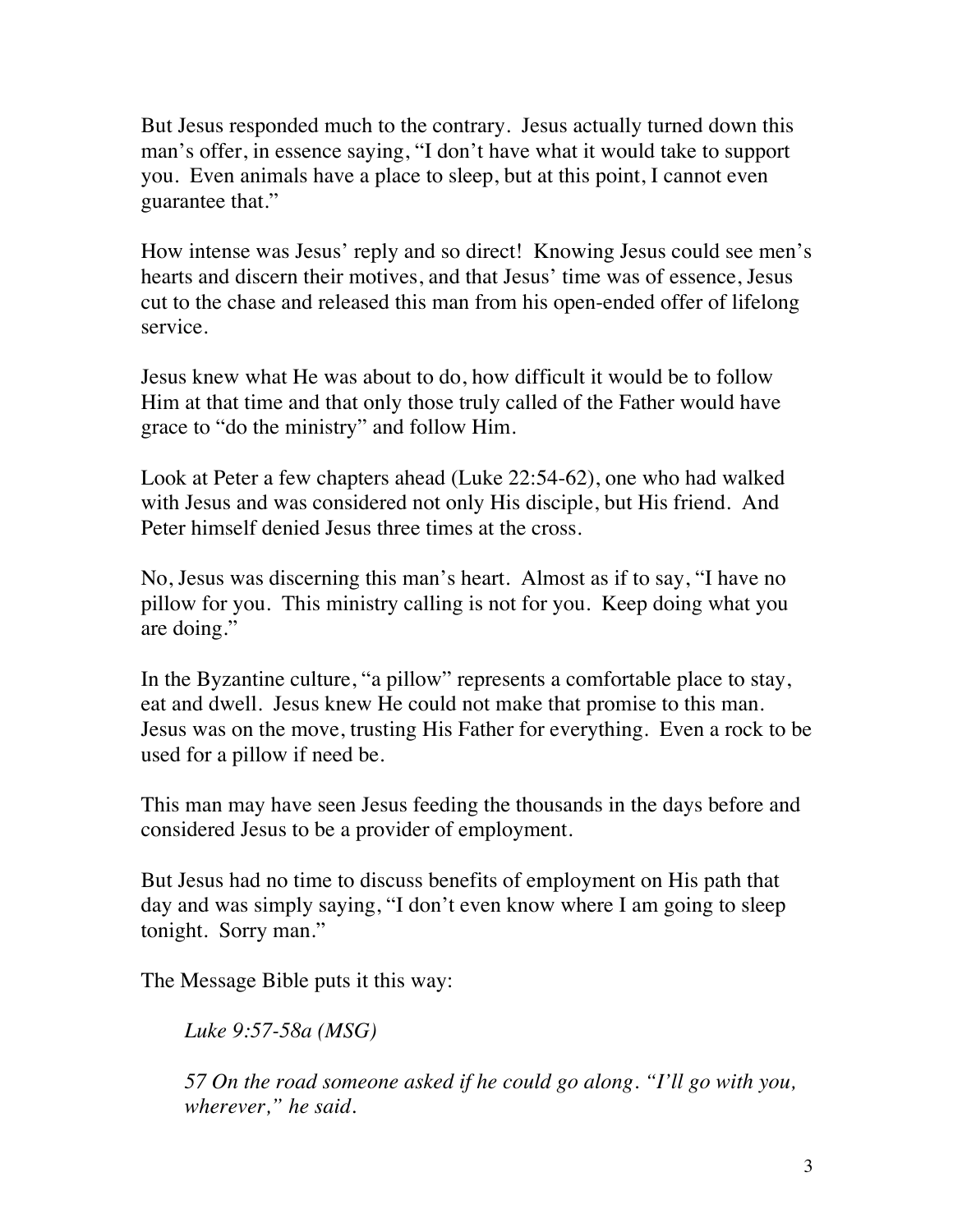*58 Jesus was curt: "Are you ready to rough it? We're not staying in the best inns, you know."*

It does seem strange then for Jesus to turn to another man along the path and command him to "Follow Me" after denying the first man that option. But again, Jesus was now testing this second man's heart.

Let's look at the second man's response below.

## **Let Me Bury My Father**

*Luke 9:59-60* 

*59 Then He said to another, "Follow Me."*

*But he said, "Lord, let me first go and bury my father."*

*60 Jesus said to him, "Let the dead bury their own dead, but you go and preach the kingdom of God."*

Many have criticized Jesus for such a radical statement. What could be wrong with allowing this poor man to bury his father and finish the funeral services before coming to follow Jesus? Others have described Jesus as uncompassionate toward this man and inconsiderate toward his family obligations. Others have seen Jesus as disrespectful toward the culture of that time.

This passage can be better understood by examining the Byzantine culture of that day and various scriptures around it.

In that time period, there was a saying fathers would use to try and persuade their sons to stick around and help them take care of their families. To a son who wanted to spread his wings and forge his own path in life, a father would say, "Bury me first and then you can go fulfill your dreams."

Now, this father obviously would not be dead at the time this statement was made, and this father was not asking his son to kill him either! What this father was saying was simply this: "Wait until I am gone and then you can be free to go on your way."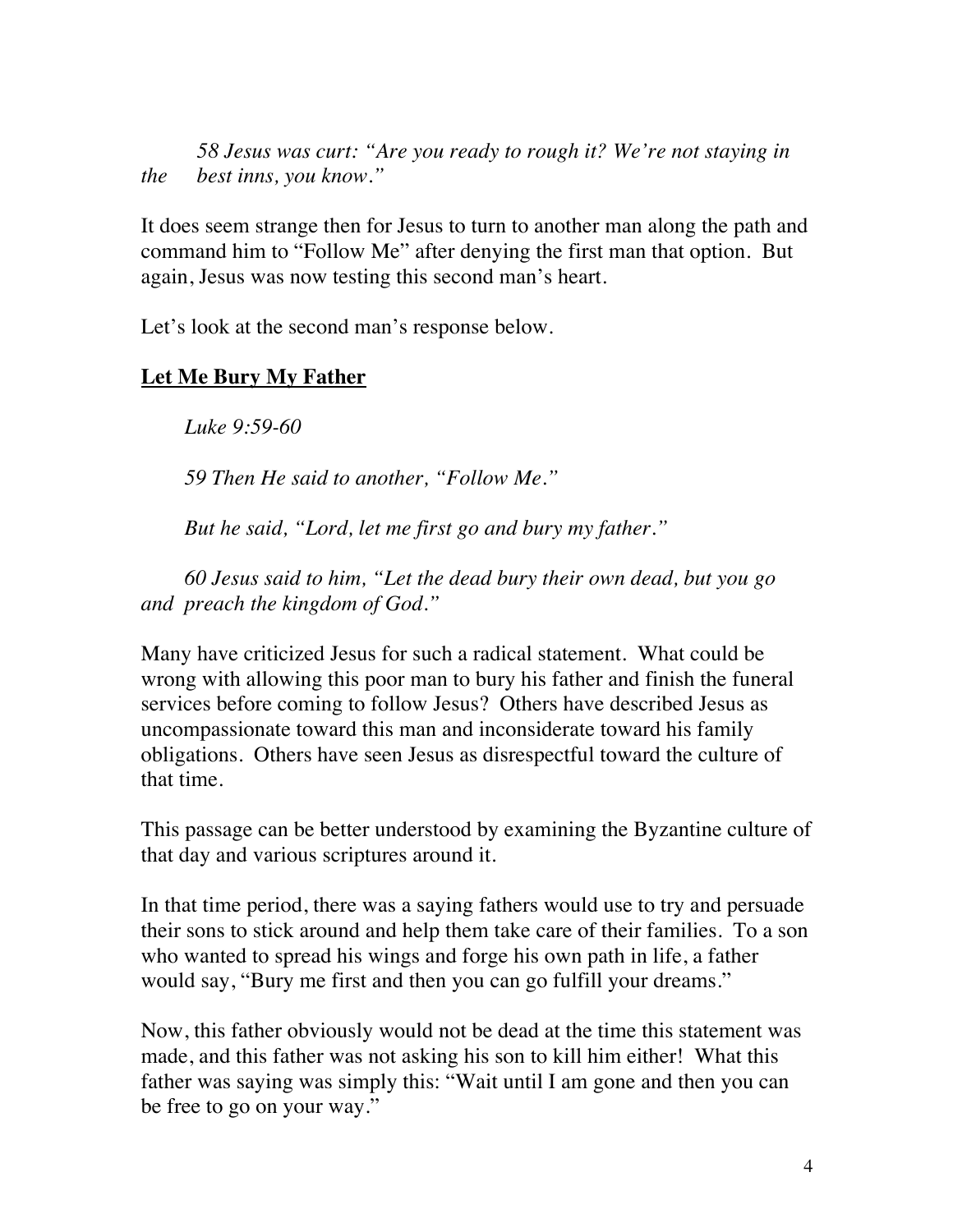But many times, in this culture, that would not happen. Once the father was dead and gone, or even sick or disabled, the oldest son (or an older responsible child in the family) would have to pick up the responsibilities from the father's lack or absence. This would include providing education to all the younger siblings, making sure they were able to marry, paying for their weddings, etc. Many times, after fulfilling these paternal duties, this child would not be able to find the opportunity or time to fulfill his own dreams.

So what was Jesus meaning when He said: "Let the dead bury their own dead"?

Another point to bring up in this section of the study was the Byzantine's preoccupation with death, then and in many ways, still today.

Because of the many wars, rampant diseases and infant mortalities, there were burial services being conducted every single day.

In the Byzantine culture, when somebody in the family or neighborhood would die, people in that community would come and visit the family for three full days. The body would be buried within three hours, but the funeral proceedings would go on for three days.

Because of the intense heat, the absence of mummification processes and because it was socially considered disrespectful to display a dead body for viewing, the dead person was buried quickly.

On the way to the burial site, the dead body would be carried in a coffin on the shoulders of neighborhood men, family and friends.

In Islam, it is actually counted a good deed to carry the coffin, so when a burial procession passed by, men from each neighborhood would volunteer to carry it.

With daily funerals, daily processionals and daily wakes, people became preoccupied with death.

And the wake observances did not stop after the initial three days. Forty days after the person passed away, the family of that deceased person would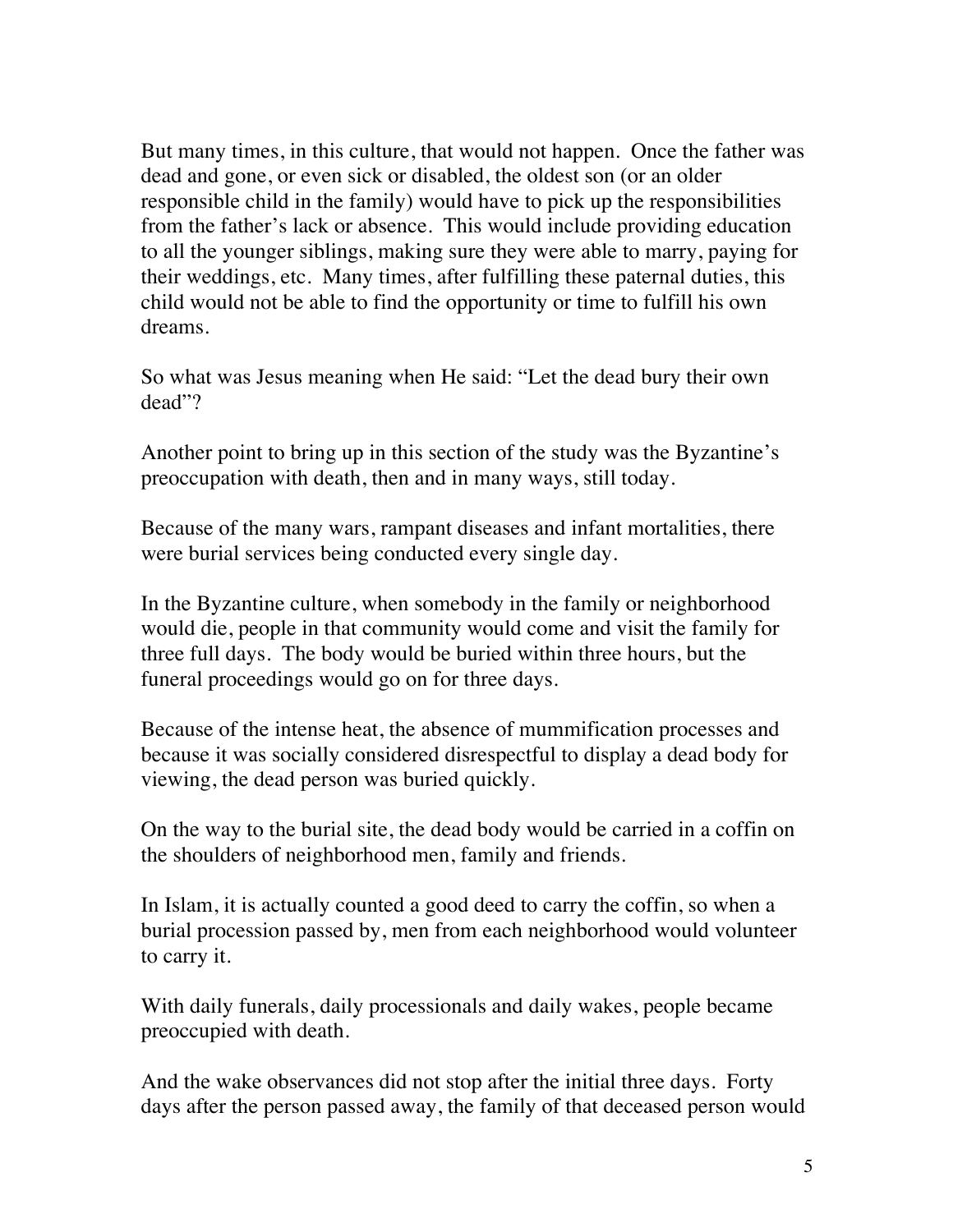host an anniversary and open their homes once again to remember their loved one. There would be food, visitation time and a trip to the gravesite. Some family and friends would offer sacrifices or unsweetened cookies or give to the poor. All of these good deeds would be in an act of intercession for the deceased person's soul.

Then, every year after that forty-day anniversary, the family would again host an annual wake observance and the same rituals would be repeated.

*Jeremiah 9:17-18 <sup>17</sup> Thus says the Lord of hosts:* "Consider and call for the mourning women, That they may come; And send

In the Byzantine culture and in certain villages still today, in mourning for a deceased relative -- especially for a husband or male child -- women wailers will come, cry and scream to "comfort" the family and join what they would call "the wailing party."

The wailers are women who are hired to attend the funeral. They come and sit with the women, chanting certain words that increase the sorrow of the people, encouraging them to cry and scream more. They even have certain music they play to increase the wailing, pain and sorrow. It is a very sad scene.

Today in the newspaper, there are "Death or Wailing Pages" that are dedicated to honoring the deceased family or friend. So those who were not able to attend the funeral observances could write an ad and pay their condolences that way.

It's very interesting the words ."we pay condolences" are interpreted "we wail or cry with you." So really, there is no real hope or comfort offered in these rituals. They just seem to increase the pain! (IN ARABIC?)

Yes in Arabic , I'll type the Arabic words used in the whole book in Arabic text before formatting, Word doesn't type in Arabic, I will type it in Pages , copy it to Word

Today, in many countries, especially in Egypt, the government has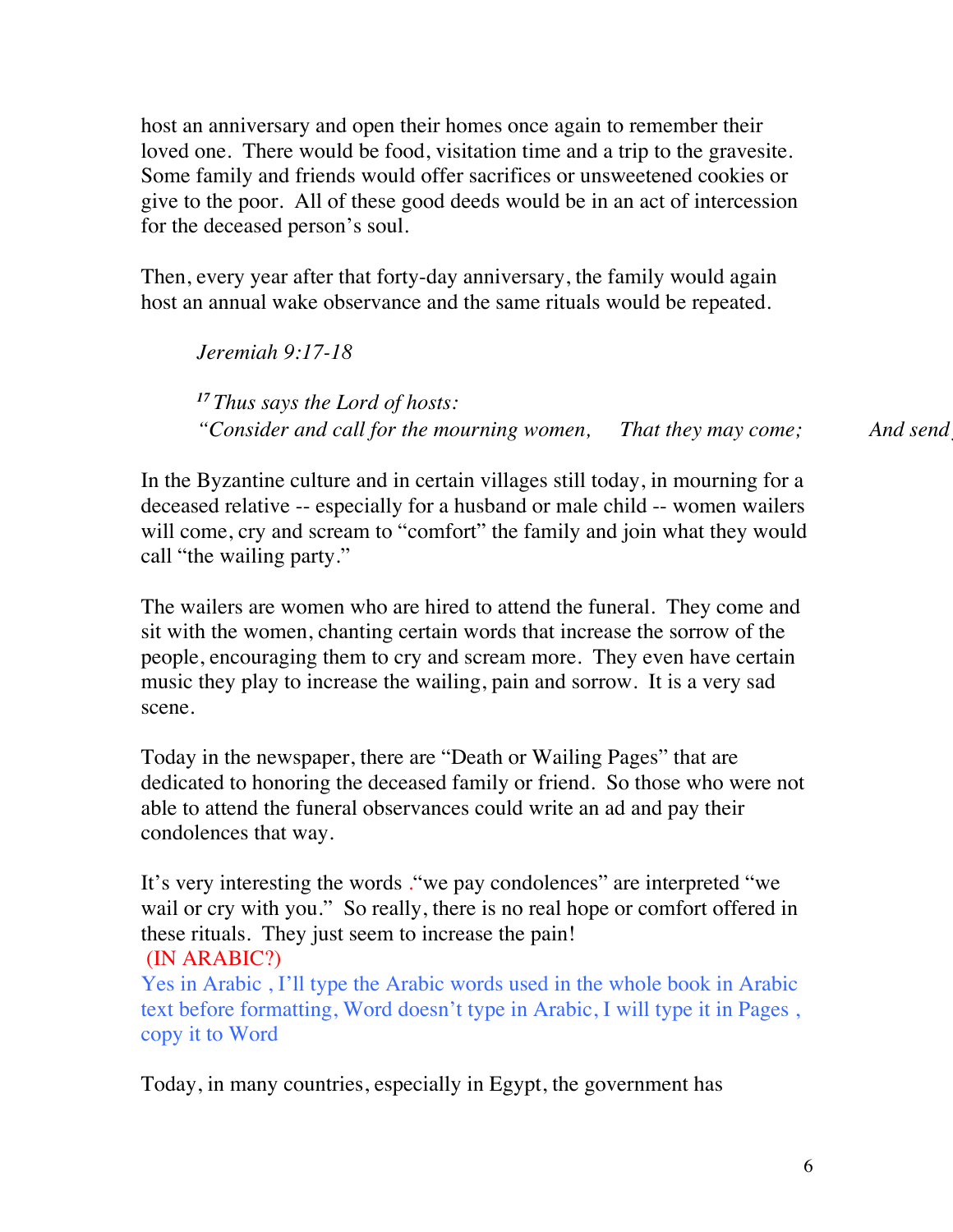appointed a Minister of Condolences. This Minister is most likely the village or town's mayor, and he goes around and visits the funeral homes, shaking hands, staying for five or ten minutes to show that the government cares.

So it makes sense that Jesus would say, "Let the dead bury their own dead."

Understanding the time and culture, we can hear Jesus saying: "If you want to stick around and bury your father, you will have to endure many more deaths in the meantime. Death will continue to be a daily observance and it will become a consuming thing."

Let's study a few more passages to help understand Jesus' intent even more.

In Matthew 19, we can see the call to follow Jesus is one that should not be taken lightly or without counting the cost.

#### *Matthew 19:29*

*29 And everyone who has left houses or brothers or sisters or father or mother or wife or children or lands, for My name's sake, shall receive a hundredfold, and inherit eternal life.*

In this passage we see a priority set on following God's mandate above cultural mandates or family obligations.

In Genesis 12, we see God's direct call to Abram.

*Genesis 12:1-3* 

*12 Now the Lord had said to Abram:*

*"Get out of your country, From your family And from your father's house, To a land that I will show you. 2 I will make you a great nation; I will bless you And make your name great; And you shall be a blessing.*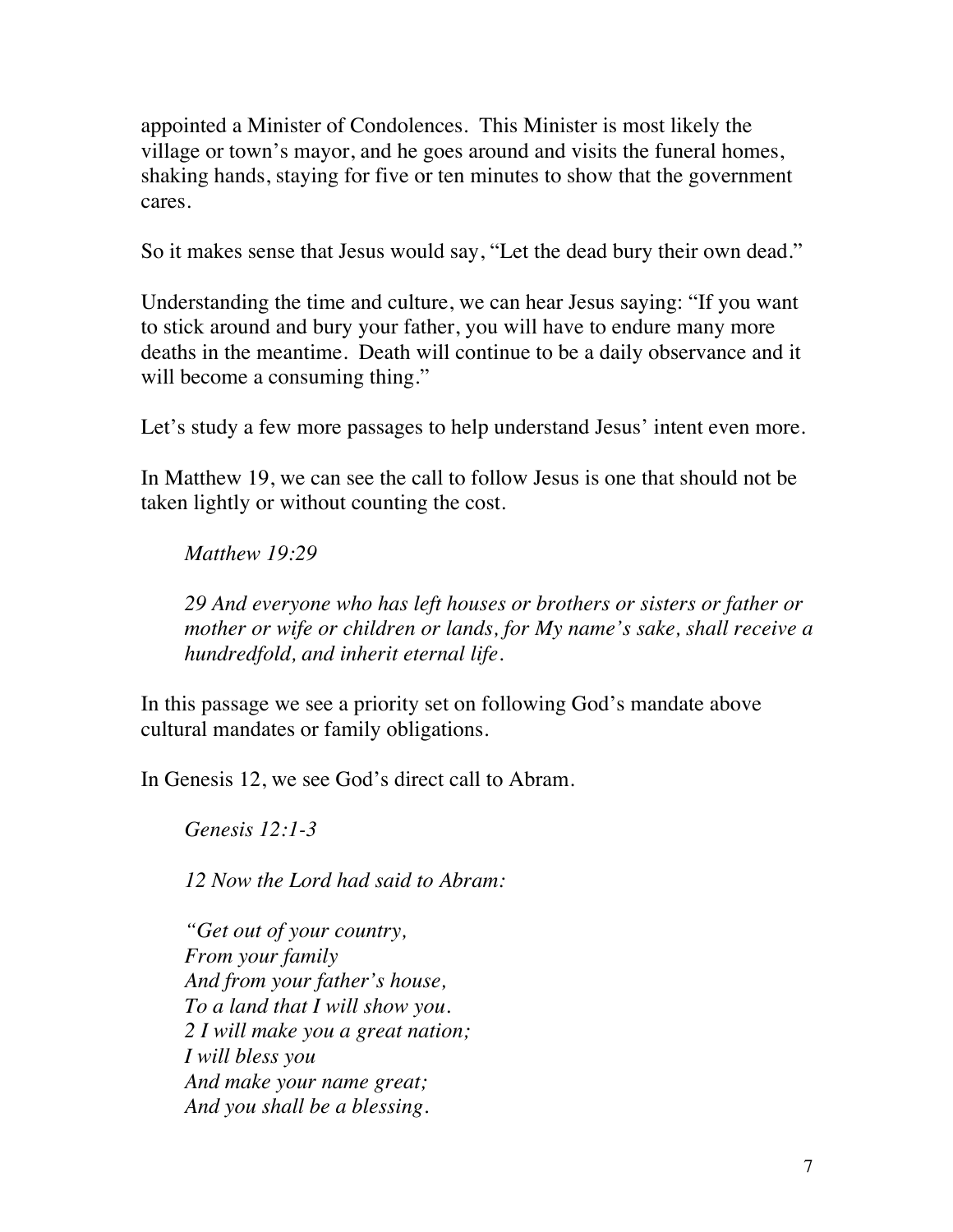*3 I will bless those who bless you, And I will curse him who curses you; And in you all the families of the earth shall be blessed."*

Again, the mandate of God to Abram is severe and detailed. "Get out of your country, leave your family, and I will give you a new family that will become so great, they will call you a nation!"

So, in looking at just these two passages above, they seem to confirm Jesus' extreme responses in Luke 9.

But then we read 1 Timothy 5:

*1 Timothy 5:8* 

*8 But if anyone does not provide for his own, and especially for those of his household, he has denied the faith and is worse than an unbeliever.*

So here in 1 Timothy 5:8, God *is* telling us to provide for our own families and it appears God is in agreement with the Byzantine culture by telling us we actually do have a holy responsibility to take care of our own!

What?

Is there a contradiction here?

Are we even talking about the same faith?

We read Jesus' command in Luke 9:59 where Jesus tells a young man to follow him and forget about burying his father. Then we see in Matthew 19 an actual blessing of a hundredfold measure when one does leave his family to follow Christ. Then we read about Abram's personal call in Genesis 12 to specifically leave his father's house and get out of the country to follow God to a land he doesn't even know about yet!

What is God really saying to us through all these Old and New Testament passages?

Titus 1:2 and Hebrews 6:18 tell us that God cannot lie so let's piece together these passages to find the truth of God's heart.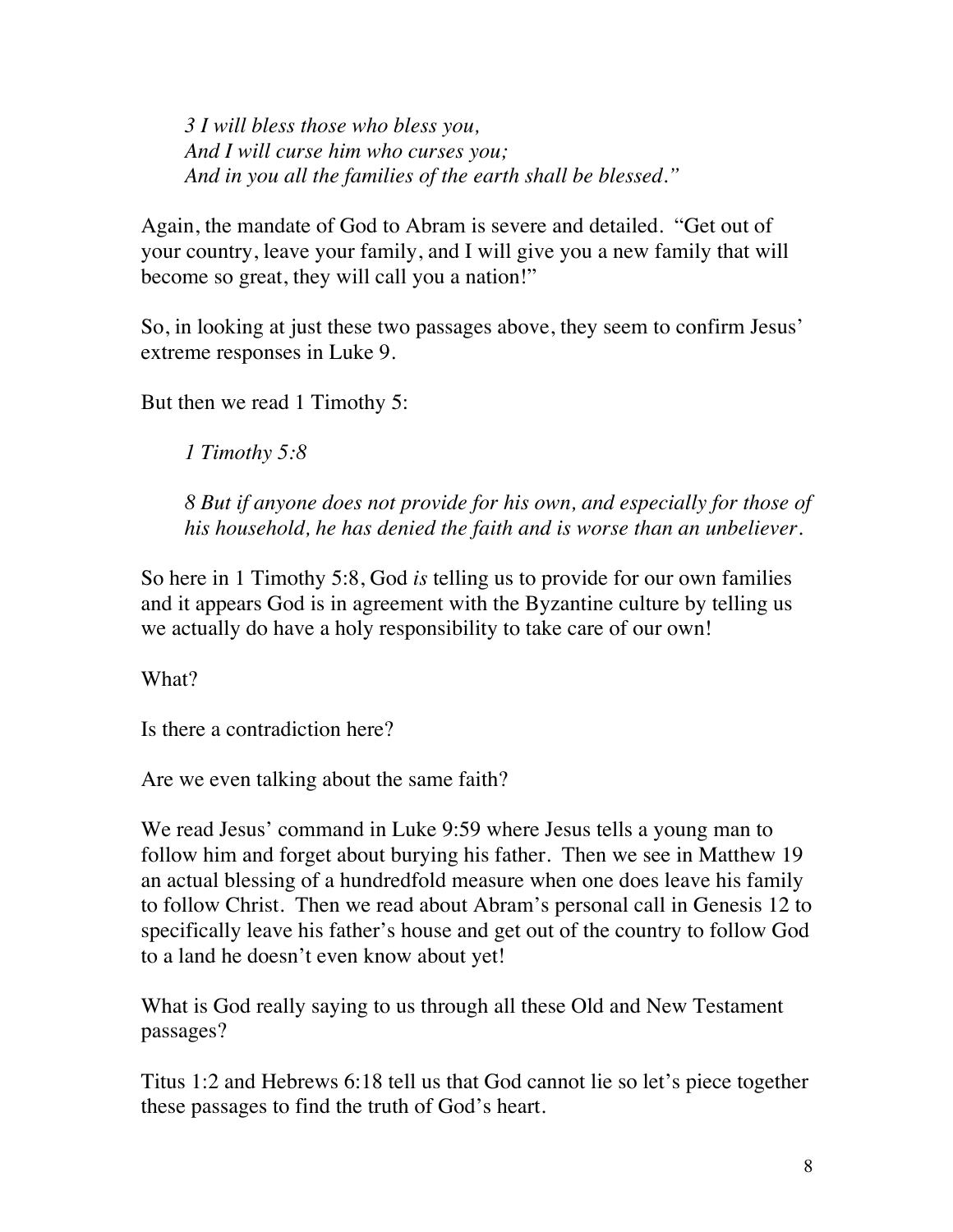Let's read Luke 9:59-60 again in the Message Bible.

*Luke 9:59-60 (MSG)*

*Jesus said to another, "Follow me."*

*59 He said, "Certainly, but first excuse me for a couple of days, please. I have to make arrangements for my father's funeral."*

*60 Jesus refused. "First things first. Your business is life, not death. And life is urgent: Announce God's kingdom!"*

We see here, in the Message Bible, Jesus is not asking this young man to divorce his family, deny his earthly responsibilities and hide out in a cave. Jesus was uncovering this man's heart and priorities amidst his earthly responsibilities.

Jesus was emphasizing the cost of being a disciple. He was testing this young man's heart to follow His Heavenly Father's call over his earthly father's call. Jesus was speaking of a mandate to pursue life, not death. To seize the day. To fulfill God's call without question. Just as He was doing, on His way to Jerusalem to offer His life.

Jesus was encouraging this young man to ask His Heavenly Father for help to understand his earthly family obligations, while fulfilling the call of His kingdom family.

Only with God's help can we fulfill both anyway, but we always have a choice.

Whose voice will influence us the most?

The voice of tradition, culture, our family or God?

## **No Looking Back**

The third man that Jesus meets that day extends the same offer as the first. And Jesus responds similarly.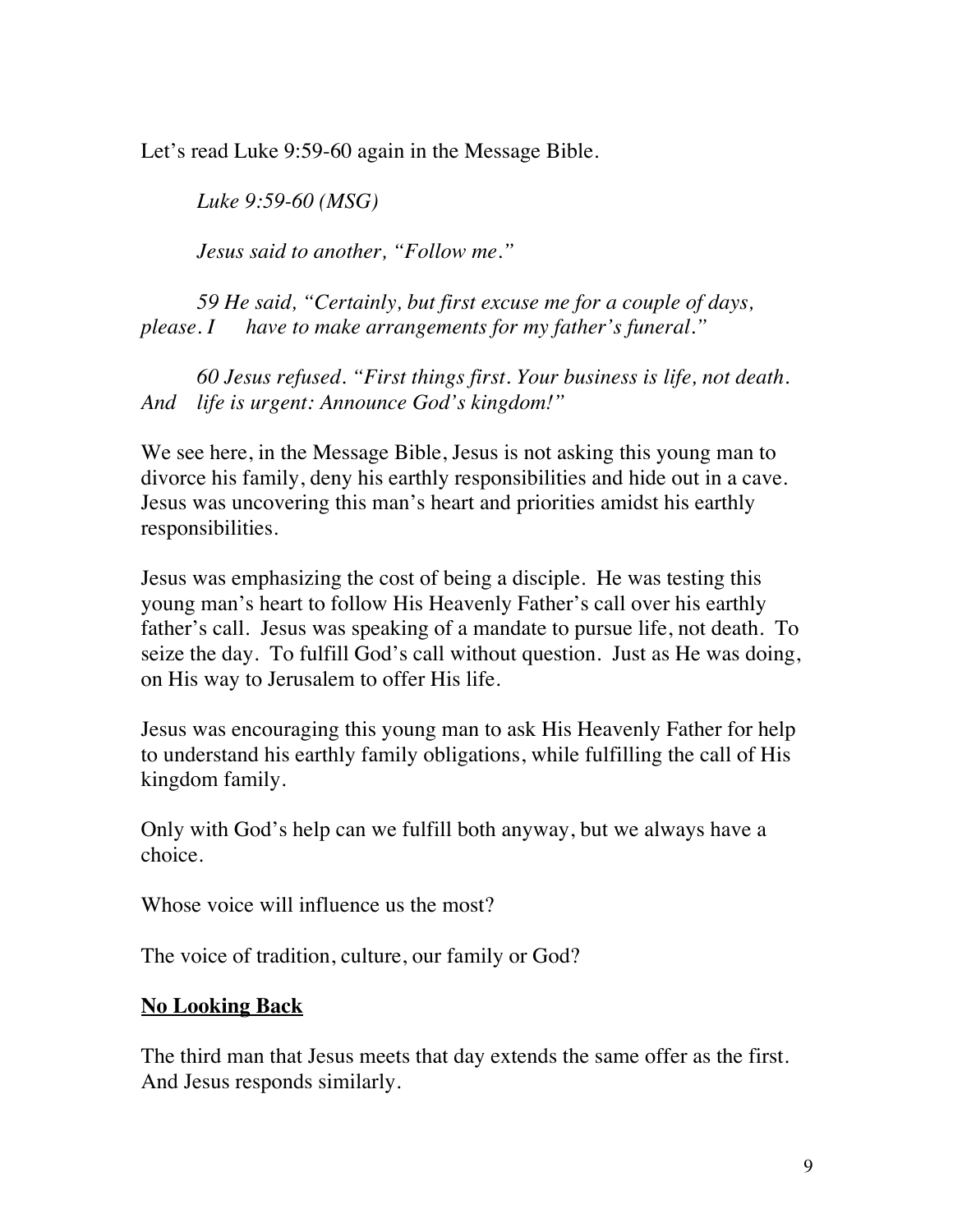*Luke 9:61-62* 

*61 And another also said, "Lord, I will follow You, but let me first go and bid them farewell who are at my house."*

*62 But Jesus said to him, "No one, having put his hand to the plow, and looking back, is fit for the kingdom of God."*

This third man actually set stipulations on his offer up front. It doesn't seem that he overheard Jesus' conversations with the first two, does it?

Now, one could think again, "Jesus, why are you being so extreme?"

But Jesus was saying more in His response than what it appears. Again let's look at the Byzantine culture to gain more understanding.

A simple goodbye in the Byzantine culture was anything but simple.

A goodbye could entail a farewell party where relatives, friends and neighbors would come, say their goodbyes and send him off. There would be food, drinks, music and dancing. This farewell party could last up to three days. In that time span there would be much opportunity toward unsolicited advice and investigative questioning. The community would want to know where this young man was going, who with, what he would be doing there and if he would be making adequate wages.

Many would discourage him from leaving his family, as in that culture, boys were especially needed for support in case the father passed away or became ill. Shame would be placed on this young man in attempt to influence him to stay home. Cultural and religious reasons would be offered and this young man would be severely tempted to change his mind and not leave.

With that cultural understanding and the intensity of Jesus' own mission, it is easy to see why He responded in that direct and intense tone, almost as if to say, "No farewell parties allowed. If you are going to follow Me, do it now, this is your chance. Don't look back."

# **Greet No One Along the Road**

After speaking to the three men in Luke 9 about counting the cost of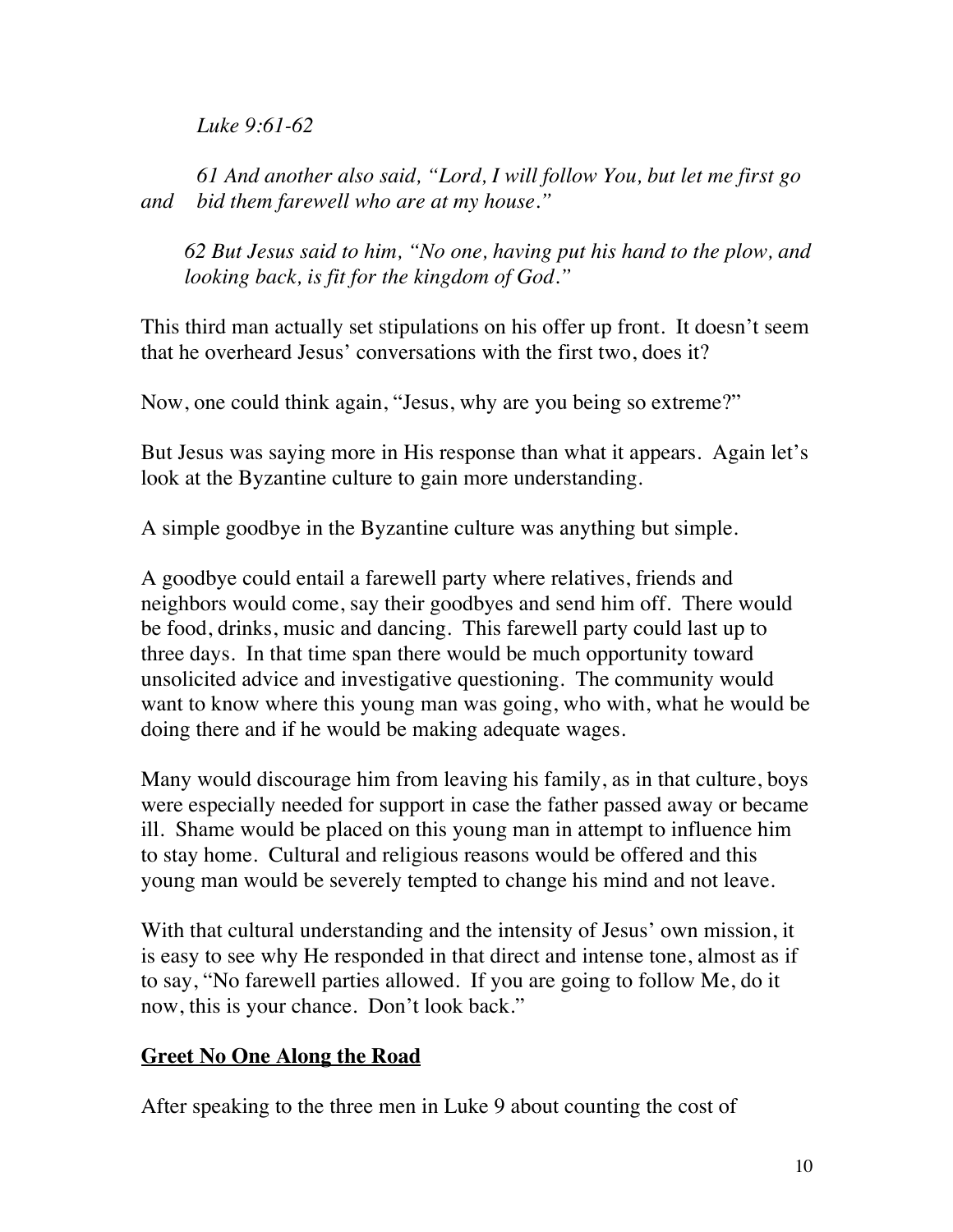discipleship, Jesus continued to speak to His disciples in the next chapter, telling them how they should fulfill that call, once accepted.

Let's look at Jesus' further instructions in Luke 10:2-4:

*Luke 10:2-4* 

*2 Then He said to them, "The harvest truly is great, but the laborers are few; therefore pray the Lord of the harvest to send out laborers into His harvest. 3 Go your way; behold, I send you out as lambs among wolves. 4 Carry neither money bag, knapsack, nor sandals; and greet no one along the road.*

Now, was Jesus radical and rude in this statement as well? Was He really saying to "greet no one along the road"?

No. In the Byzantine culture, we can see what Jesus really meant. The word "greet" should be translated from the Arabic word "salaam" or the Hebrew word "shalom" -- which both mean "peace be to you" -- and comes from the root word "salema" which means "to surrender." Jesus is saying Do not greet , is do not Surrender of submit yourself (IS THIS CORRECT – SALAAM AND SHALOM COME FROM SALEMA?) actually the root is "salema" where many meanings merge, such as salam, meaning peace, I'll type the Arabic text in Arabic

So, if we read this passage translated accurately from the root word for "greet" in the Arabic language, we can see to "surrender, or submit" oneself is much different than simply greeting someone along the road.

In the Byzantine culture, greetings along the road can get quite lengthy and time consuming, just like the farewell parties.

To paint the picture, when a man would meet a friend along the road, first they would say "Salaam" in Arabic or "Shalom" in Hebrew and then they would hug and kiss each other on the cheeks. They would exchange conversation about each other's families and any new community news. This local friend would feel obligated, according to culture, to invite his friend into his home and continue the fellowship time.

If the traveler accepted that request, he would in essence, be "surrendering"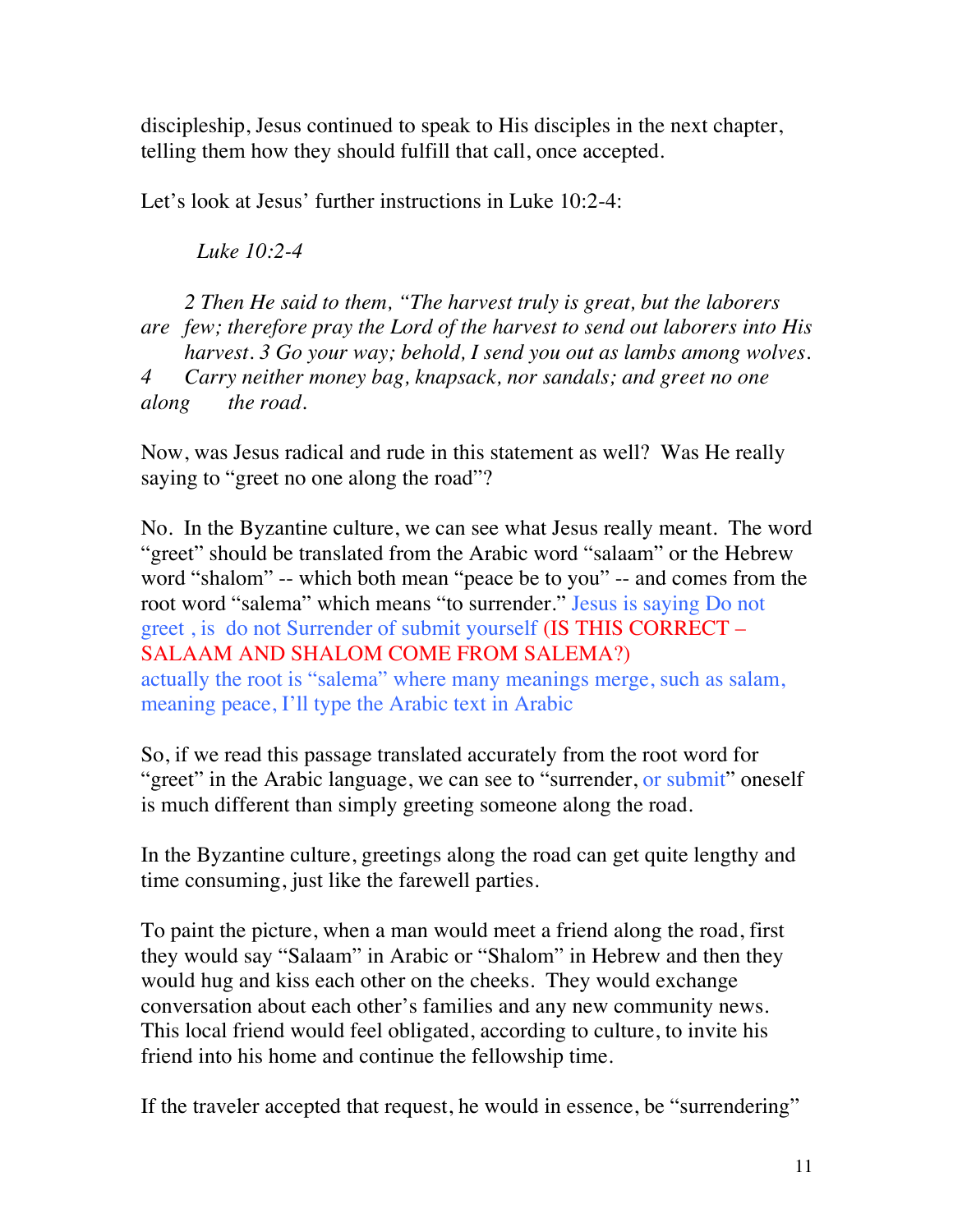himself to his host. The now host would be obligated according to culture to have his wife or mother put a meal together (which could take hours as the meal would most likely be made from scratch) and then if it would get dark outside, this host would be obligated to offer his home to the guest for an overnight stay. This street greet could actually become a multiple day stay at this host's home!

By reading Luke 10 in the Message Bible, it's easy to see what God is saying through Jesus' words to His disciples.

*Luke 10:2-4 (MSG)*

*1-2 Later the Master selected seventy and sent them ahead of him in pairs to every town and place where he intended to go. He gave them this charge:*

*"What a huge harvest! And how few the harvest hands. So on your knees; ask the God of the Harvest to send harvest hands.*

*3 "On your way! But be careful—this is hazardous work. You're like lambs in a wolf pack.*

*4 "Travel light. Comb and toothbrush and no extra luggage.*

*"Don't loiter and make small talk with everyone you meet along the way.*

Here we read Jesus saying, when God calls you to a ministry, job or other obligation, set your face toward that goal and let no one distract you. Use common courtesy and be polite but don't let good manners and political correctness distract you from your God-given goal or destination.

Here are some examples from the Old and New Testament about not greeting anyone along the road.

In Genesis 24, we see Abraham sending his servant to find a wife for his son, Isaac. After the Lord led his servant to the house of Rebekah, Abraham's servant did not hesitate to be on his way, fulfilling his task successfully.

*Genesis 24:55-56*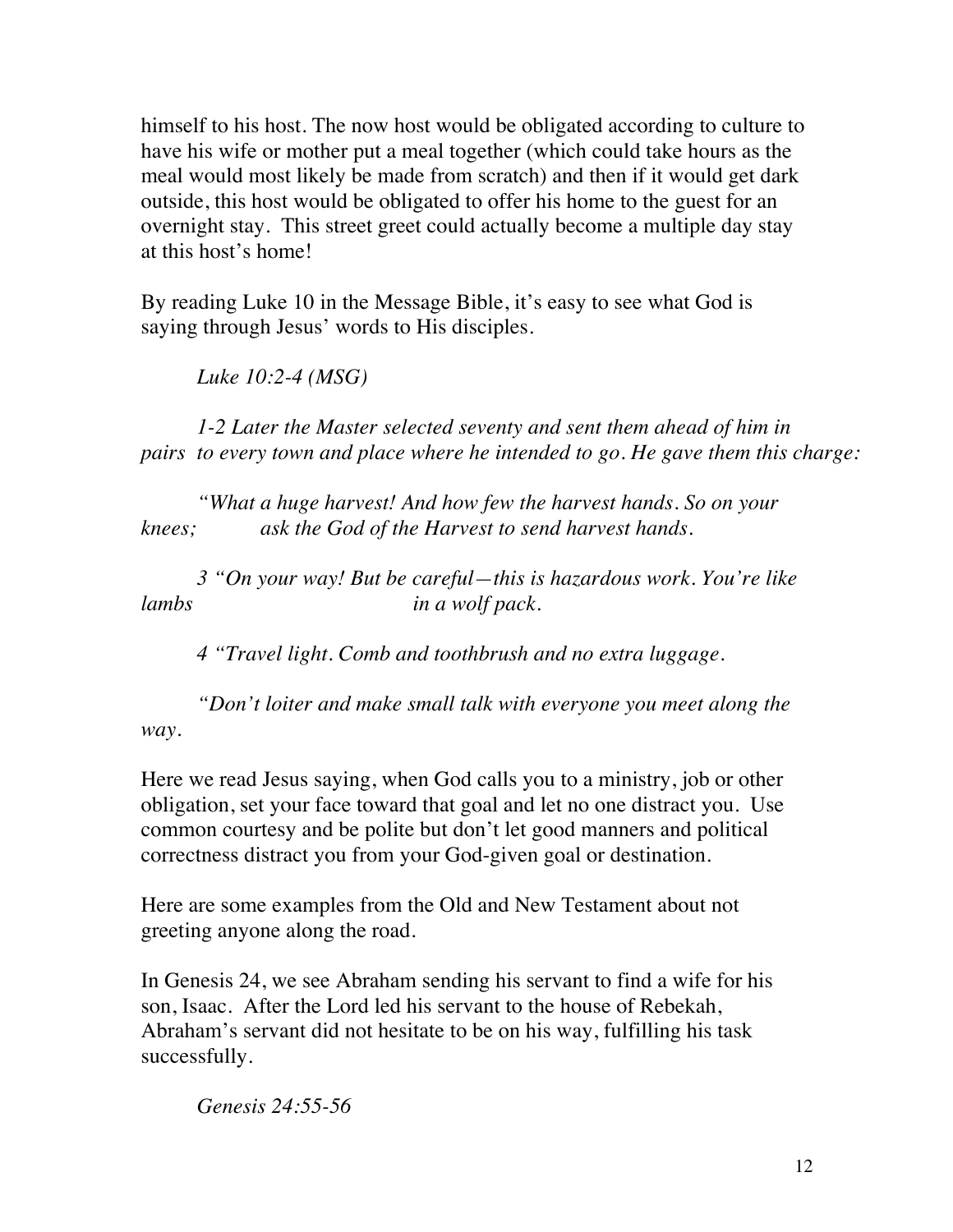*55 But her brother and her mother said, "Let the young woman stay with us a few days, at least ten; after that she may go."*

*56 And he said to them, "Do not hinder me, since the Lord has prospered my way; send me away so that I may go to my master."*

In Judges 19-21, the story is not as pleasant.

*Judges 19:1-4* 

*19 And it came to pass in those days, when there was no king in Israel, that there was a certain Levite staying in the remote mountains of Ephraim. He took for himself a concursion in Judah. Bethem in Aetook for himself and Bethlehem in Judah. Bethem in Judah. Bethem in Judah. He took* 

*2 But his concubine played the harlot against him, and went away from him to her father's house at Bethlehem in Judah, and was there four whole months. 3 Then her husband arose and went after her, to speak kindly to her and bring her back, having his servant and a couple of donkeys with him. So she brought him into her father's house; and when the father of the young woman saw him, he was glad to meet him.* 

*4 Now his father-in-law, the young woman's father, detained him; and he stayed with him three days. So they ate and drank and lodged there.*

In this case, the Levite being detained by his father-in-law ended up costing the life of his wife and a civil war ensued between the tribes of Israel. You may want to read the whole story for yourself, but to warn you, it is not an easy read.

I Kings 13 tells another story of dire consequence. A prophet of the Lord was sent from Judah to Bethel to deliver a message to King Jeroboam. The Lord specifically told this prophet this:

### *1 Kings 13:9*

*9 For so it was commanded me by the word of the Lord, saying, 'You shall not eat bread, nor drink water, nor return by the same way you came.'"*

On his way home, the prophet was able to turn down an invitation by King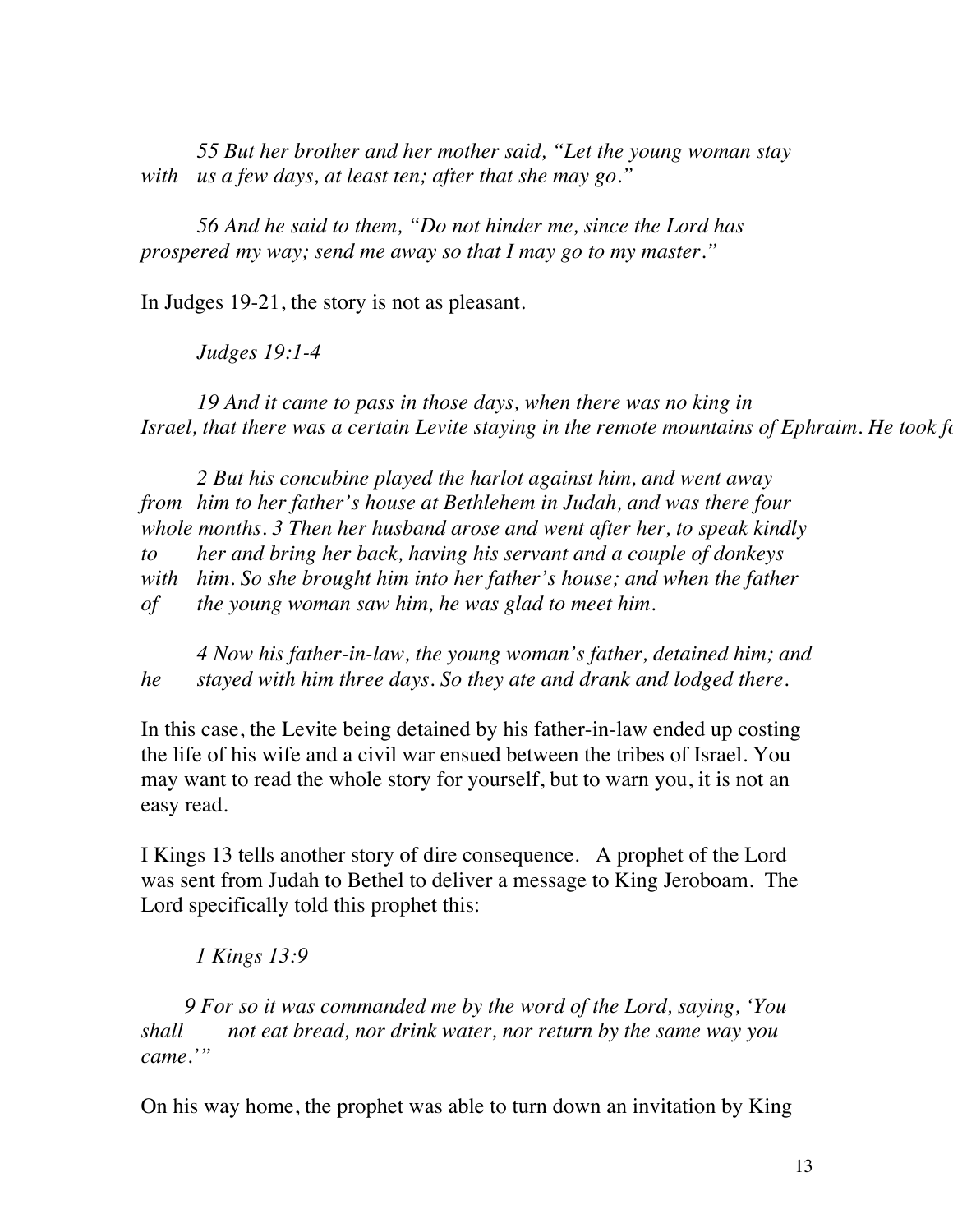Jeroboam, but when an older prophet from Bethel came to meet this young prophet, he allowed himself to be detained.

 *1 Kings 13:11-19* 

*11 Now an old prophet dwelt in Bethel, and his sons came and told*  him all him all the works that the man of God had done that day in Bethel; the God went who came from Judah. 13 Then he said to his sons, "Saddle the donkey for me *who came from Judah?"*

 *And he said, "I am."*

 *15 Then he said to him, "Come home with me and eat bread."*

*16 And he said, "I cannot return with you nor go in with you; neither can I eat bread nor drink water with you in this place. 17 For I have been told by* the word of the Lord, 'You shall not eat bread nor drink water the word of the Lord, 'You shall not eat bread nor drink water-

*18 He said to him, "I too am a prophet as you are, and an angel spoke to* me by the word of the Lord, saying, *'Bring him back with you to your house, that he mater.'* 

*19 So he went back with him, and ate bread in his house, and drank water.*

Now this accepted invitation actually resulted in the young prophet's death. He stood strong against the king's invitation but was deceived by the older prophet's.

 *1 Kings 13:20-24* 

20 Now it happened, as they sat at the table, that the word of the Lord came to the pro *and have not kept the commandment which the Lord your God commanded you, 22 but you came back, ate bread, and drank water in the place of which the Lord said* 

*23 So it was, after he had eaten bread and after he had drunk, that he saddled the donkey for him, the prophet whom he had brought back. 24 When he was gone, a lion met him on the road and killed him. And his corpse was thrown on the road, and the donkey stood by it. The lion also stood by the corpse.*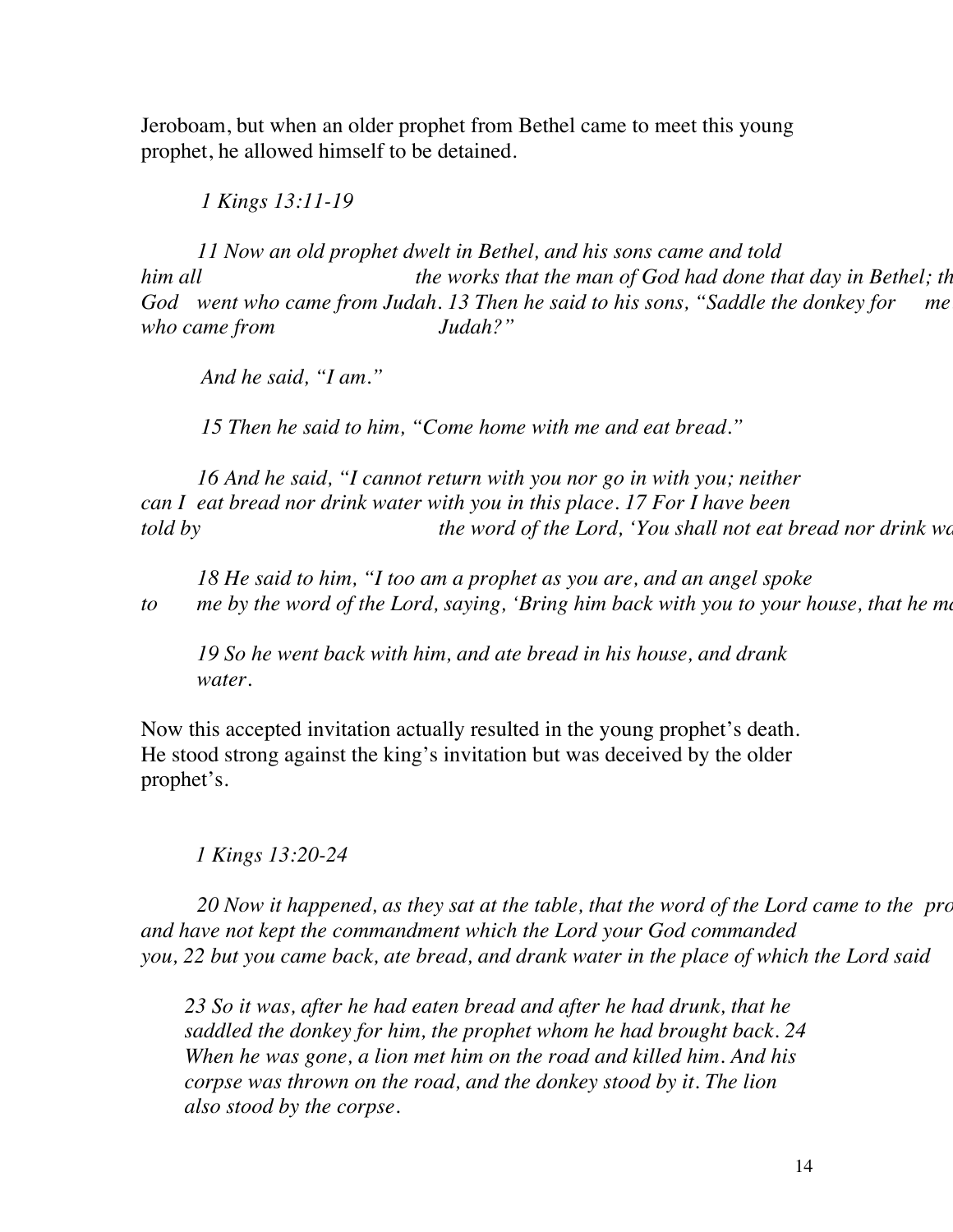Jesus is really the best example about this principle of obeying the Lord and staying focused on the mission at hand. In John 12, we find Jesus entering Jerusalem in a triumphal entry, on his way to the cross.

 *John 12:20-23* 

*20 Now there were certain Greeks among those who came up to at the feast. 21 Then they came to Philip, who was from E at the feast. 21 Then they came to Philip, who was from E* 

*22 Philip came and told Andrew, and in turn Andrew and Philip told Jesus.*

*23 But Jesus answered them, saying, "The hour has come that the Son of Man should be glorified.*

One would logically ask, "Why did Jesus refuse to meet with the Greeks? What would the Greeks have needed from Jesus?"

First of all, we can see that Jesus was starting to prepare for His crucifixion journey. He was sensing it was time for Him to accomplish what God had sent Him to do in the first place -- die on the cross for our sins -- that we might live through Him.

Paul offers a few more answers as well as to Jesus' invitation refusal.

*Acts 17:21* 

*21 For all the Athenians and the foreigners who were there spent their time in nothing else but either to tell or to hear some new thing.*

*1 Corinthians 1:22* 

*22 For Jews request a sign, and Greeks seek after wisdom;*

Could it have been that Jesus knew these particular Greeks were not serious about what He needed to do, and He was on a serious mission and He could not be distracted?

When Jesus knew it was time to go to the cross, He "set His face" and would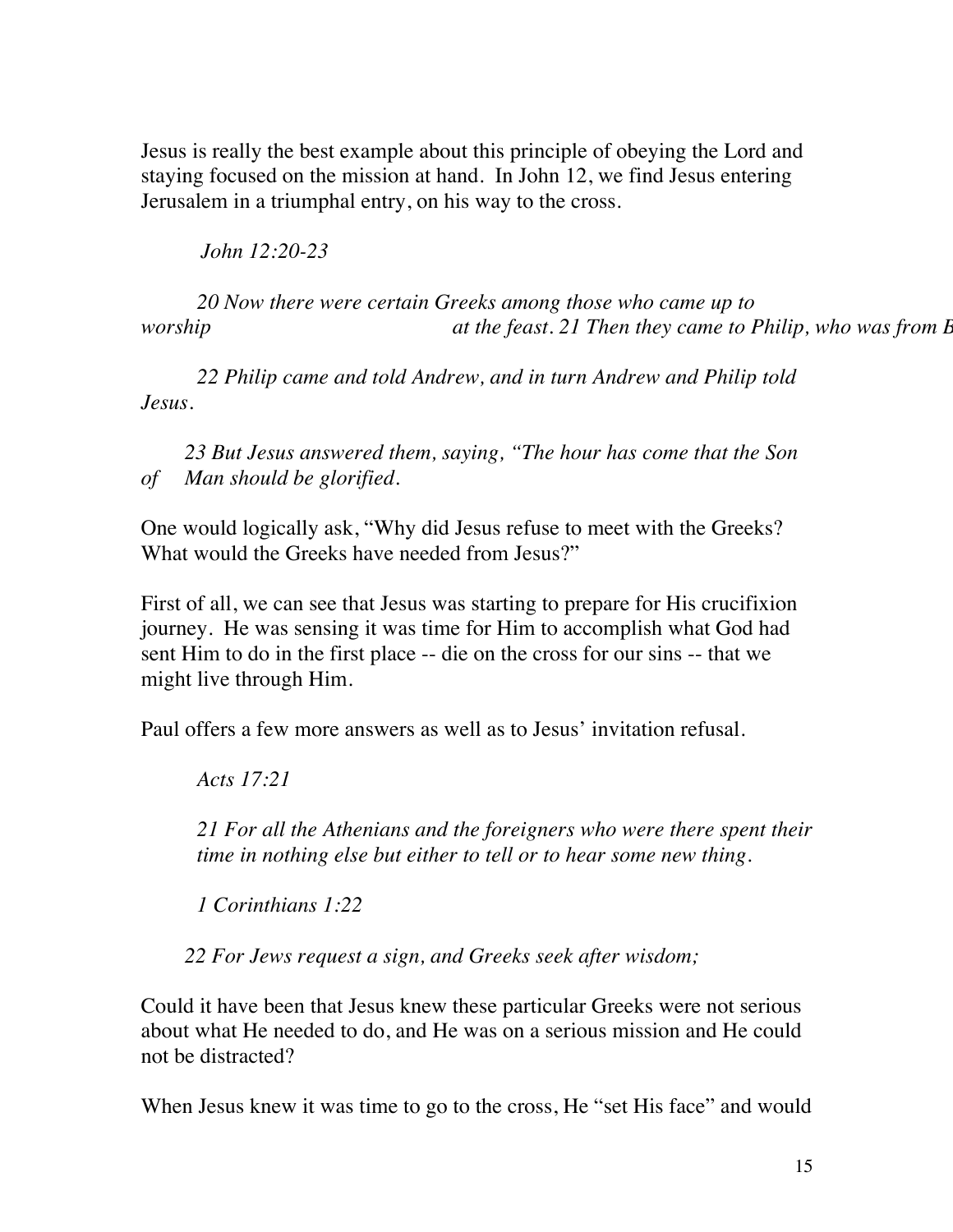not be detained (Luke 9:51). He knew where He was headed. He was serious about redeeming mankind and paying for the sins of the world.

Jesus was surely invited to dine and fellowship in many families' homes as He made His way to Calvary. But having "set His face" He declined their invitations and may have upset many people, as this refusal went directly against the hospitality of the Byzantine culture.

There is a time to be friendly, and there is also a time when we cannot seek please everyone. Sometimes our lives truly do depend on it.

Jesus stayed focused, steadfast and would not allow distractions as He headed toward the cross.

In Luke 18 we hear the intensity of Jesus' mission toward the cross.

*Luke 18:31-33*

*31 Then He took the twelve aside and said to them, "Behold, we are going up to Jerusalem, and all things that are written by the prophets concerning* the Son of Man will be accomplished. 32 For He will be delined and spit upon.  $\epsilon$  and the spit upon.  $\epsilon$  and the third day He will be third day He will be delined as a gain scourge He will be delined as a ga

## **Conclusion**

The lesson we can learn here from Luke 9 and 10's parables regarding the cost of discipleship is that we must listen to the Lord's voice above all else, so we don't get sidetracked, stuck in sin or find our lives in jeopardy.

God assures us that we can hear His voice in Isaiah 30:21.

*Isaiah 30:21* 

*21 Your ears shall hear a word behind you, saying, "This is the way, walk in it," Whenever you turn to the right hand Or whenever you turn to the left.*

God is extreme when it comes to life and death issues. We cannot serve two masters and through the study of this chapter, we can see that there is a price to pay to serve the Lord.